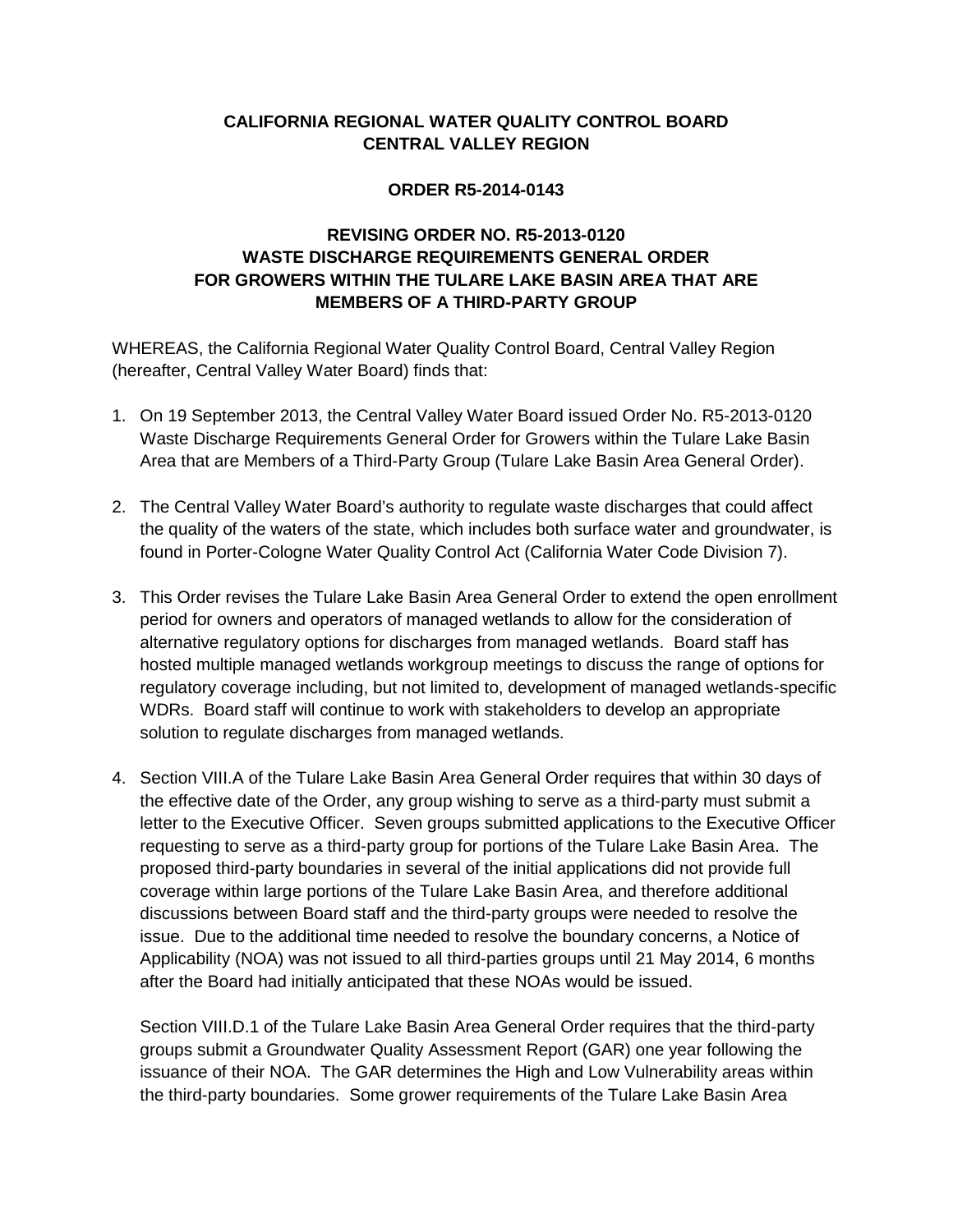General Order, such as the Farm Evaluation and Nitrogen Management Plans, are due for large farming operations within high vulnerability areas beginning 1 March 2015. Unlike the GAR deadline, these requirements are not linked to the issuance of the NOA, which means that the delay in issuing the NOA did not alter these deadlines. At this point, the GAR submittal dates for third-party groups within the Tulare Lake Basin Area range from 20 November 2014 to 21 May 2015, leaving insufficient time between the designations of high and low vulnerability areas in the GAR and the 1 March 2015 deadline for some Farm Evaluation and Nitrogen Management Plans.

- 5. On 17 January 2014, Governor Edmund G. Brown issued an emergency proclamation for the State of California due to severe drought. In part, the statement released by the office of the Governor regarding this proclamation directed state officials to assist farmers and communities that are economically affected by the drought. In a letter dated 7 November 2014, the Tulare Lake Basin Area third-party groups requested that additional time be allotted for growers to submit Farm Evaluations and for the third-parties to submit the Nitrogen Management Plan Summary Report because surface water allocations well below historical averages have resulted in significant economic impacts in the Tulare Lake Basin Area.
- 6. To address the topics detailed in Findings 4 and 5 above, this Order revises the Tulare Lake Basin Area General Order to amend the schedule for preparation and submittal of the Farm Evaluations, Nitrogen Management Plans, Certification of the Nitrogen Management Plans and Nitrogen Management Plan Summary Reports. These changes include;
	- I. Providing large farming operations in high vulnerability areas with an additional year to submit a completed Farm Evaluation Template to the third-party group,
	- II. Requiring that large farming operations in high vulnerability areas prepare a Nitrogen Management Plan within 90 days of the date the Executive Officer issues the Nitrogen Management Plan Template. This change requires the third-party groups to meet with Central Valley Water Board staff by 31 December 2014 to discuss their proposed process for determining high and low vulnerability areas. If an agreement on the vulnerability designation process is not reached by 1 February 2015, the Executive Officer will make the final determination regarding high and low vulnerability areas. See Section VII.D Nitrogen Management Plan in Attachment A of this Order for details,
	- III. Providing large farming operations in high vulnerability areas with an additional year for the certification of Nitrogen Management Plans, and
	- IV. Providing large farming operations in high vulnerability areas with an additional year to submit a Nitrogen Management Plan Summary Report for the previous year.
- 7. The Central Valley Water Board, acting as a lead agency pursuant to CEQA (Public Resources Code sections 21100 et seq.), certified a Program Environmental Impact Report (PEIR) for the Irrigated Lands Regulatory Program on 7 April 2011. This Order relies on the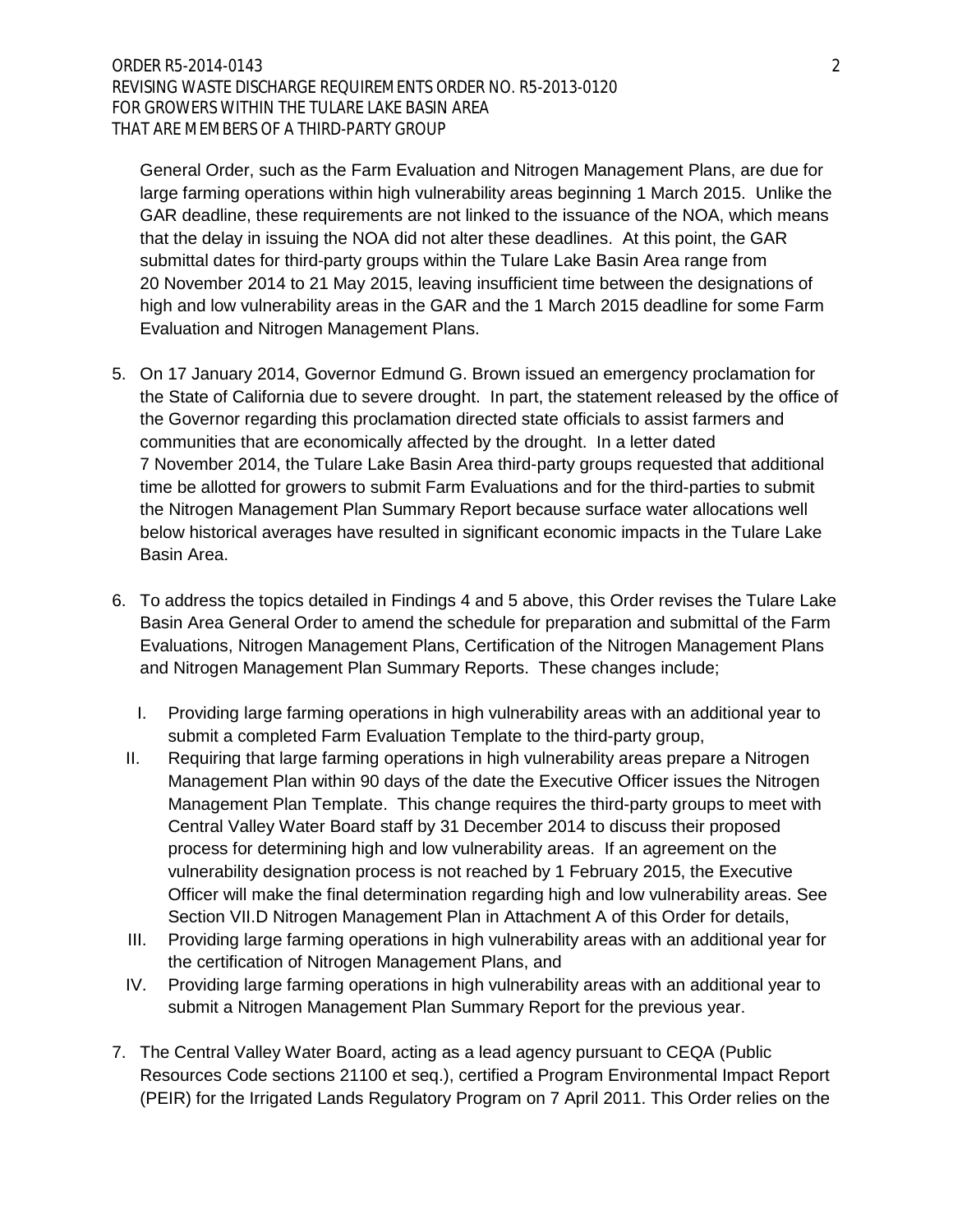environmental impact analysis contained in the PEIR to satisfy the requirements of CEQA. The timelines modified pursuant to this Order apply to a range of compliance activities identified and analyzed in the PEIR. Therefore, the PEIR identified, disclosed, and analyzed all potentially significant environmental impacts of this Order.

- 8. The Central Valley Water Board has notified interested agencies and persons of its intent to adopt this Order for discharges of waste from irrigated lands within the Tulare Lake Basin Area, and has provided them with an opportunity for a public hearing and an opportunity to submit comments.
- 9. The Central Valley Water Board, in a public meeting, heard and considered all comments pertaining to this Order.

**IT IS HEREBY ORDERED** that Waste Discharge Requirements Order No. R5-2013-0120 is revised by making modifications identified in Attachment A of this Order.

Any person aggrieved by this action of the Central Valley Water Board may petition the State Water Board to review the action in accordance with Water Code section 13320 and California Code of Regulations, title 23, sections 2050 and following. The State Water Board must receive the petition by 5:00 p.m., 30 days after the date of this Order, except that if the thirtieth day following the date of this Order falls on a Saturday, Sunday, or state holiday, the petition must be received by the State Water Board by 5:00 p.m. on the next business day. Copies of the law and regulations applicable to filing petitions may be found on the Internet at:

[http://www.waterboards.ca.gov/public\\_notices/petitions/water\\_quality](http://www.waterboards.ca.gov/public_notices/petitions/water_quality)

or will be provided upon request.

I, PAMELA C. CREEDON, Executive Officer, do hereby certify the foregoing is a full, true, and correct copy of an Order adopted by the California Regional Water Quality Control Board, Central Valley Region, on 4 December 2014.

*Original signed by:*

\_\_\_\_\_\_\_\_\_\_\_\_\_\_\_\_\_\_\_\_\_\_\_\_\_\_\_\_\_\_\_\_\_\_\_ PAMELA C. CREEDON, Executive Officer

Attachment A: Revisions to Waste Discharge Requirements R5-2013-0120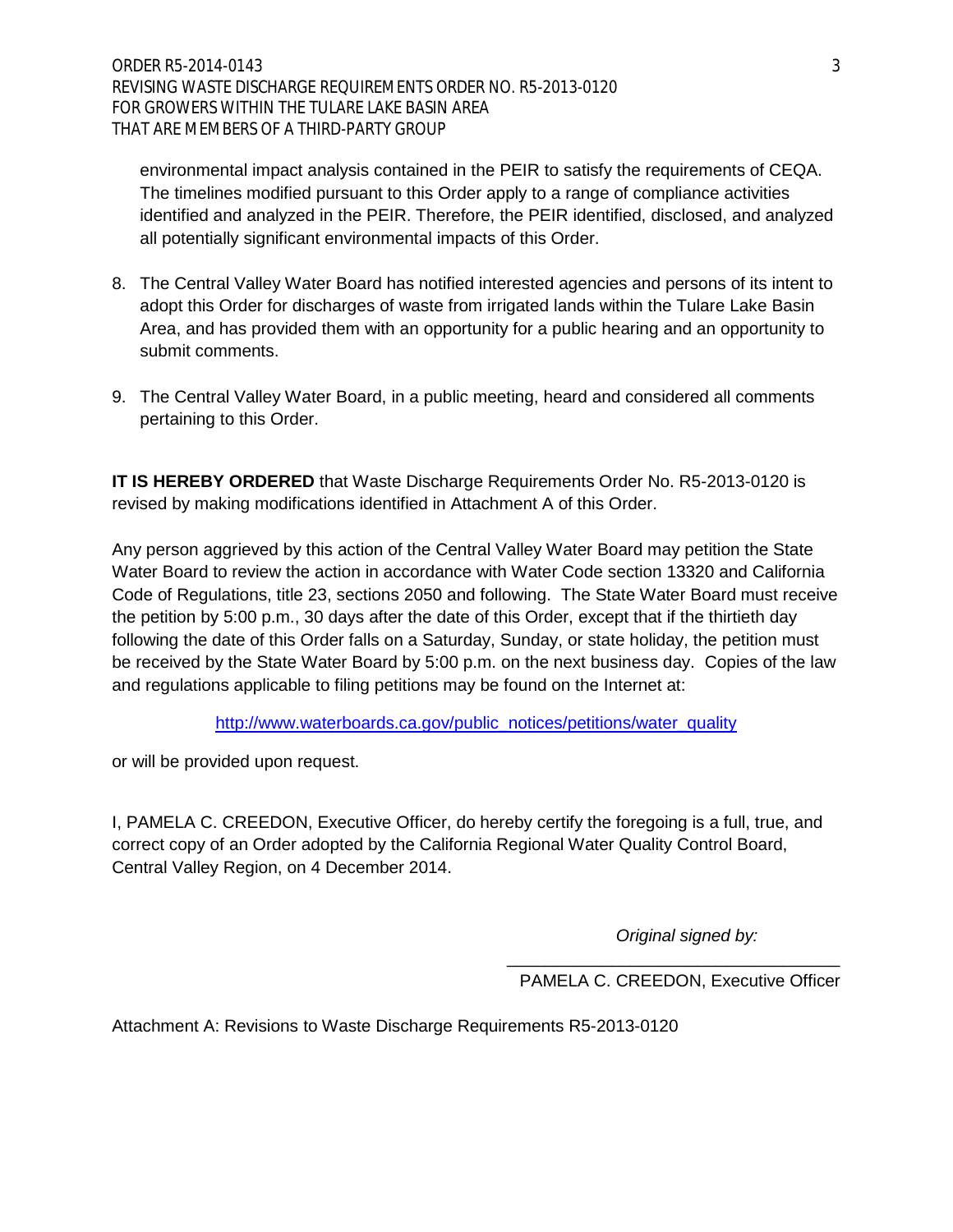# **CALIFORNIA REGIONAL WATER QUALITY CONTROL BOARD CENTRAL VALLEY REGION**

## **ORDER R5-2014-0143 – INFORMATION SHEET**

# **REVISING ORDER R5-2013-0120 WASTE DISCHARGE REQUIREMENTS GENERAL ORDER FOR GROWERS WITHIN THE TULARE LAKE BASIN AREA THAT ARE MEMBERS OF A THIRD-PARTY GROUP (TULARE LAKE BASIN AREA OR TLBA GENERAL ORDER)**

As described in the Findings, the Tentative Order would change deadlines for Members of a Third-Party Group to:

- Submit an initial Farm Evaluation;
- Complete a Farm Evaluation;
- Complete a Nitrogen Management Plan using a template approved by the Board's Executive Officer;
- Certify a Nitrogen Management Plan; and
- Prepare a Nitrogen Management Plan Summary Report.

Board staff are proposing changes to the impending deadlines because the above requirements are dependent on information that will be contained in the Groundwater Quality Assessment Reports (GARs), which have been delayed. The narrative and table below describe the similarities and differences between the Board staff proposal and the reply proposal that was submitted by the Coalitions (Third-party groups) subject to the TLBA General Order.

# **Small Farming Operations**

The TLBA Order has different due dates for Members with small farming operations (less than 60 acres) and all other Members or those with large farming operations (60 acres or greater). The TLBA General Order estimated that Members with small farming operations would constitute about 58 percent of the growers and 4.6% of the irrigated lands.

The staff proposal and the Coalitions' proposal are identical with respect to the deadlines for Members with small farming operations (defined as farming operations less than 60 acres). The tentative Order would change the initial Farm Evaluation Template submittal date for small farming operations in high vulnerability areas from 1 March 2015 to 1 March 2016.

### **Large Farming Operations**

**Farm Evaluations** – Board staff proposes that Members with large farming operations (greater than 60 acres) submit their first Farm Evaluation by 1 March 2015. The Coalitions' proposal would require that the first Farm Evaluation be submitted by 1 March 2016. The current TLBA General Order has a 1 March 2015 date for large farming operations in high vulnerability areas and a 1 March 2016 date for large farming operations in low vulnerability areas. Based on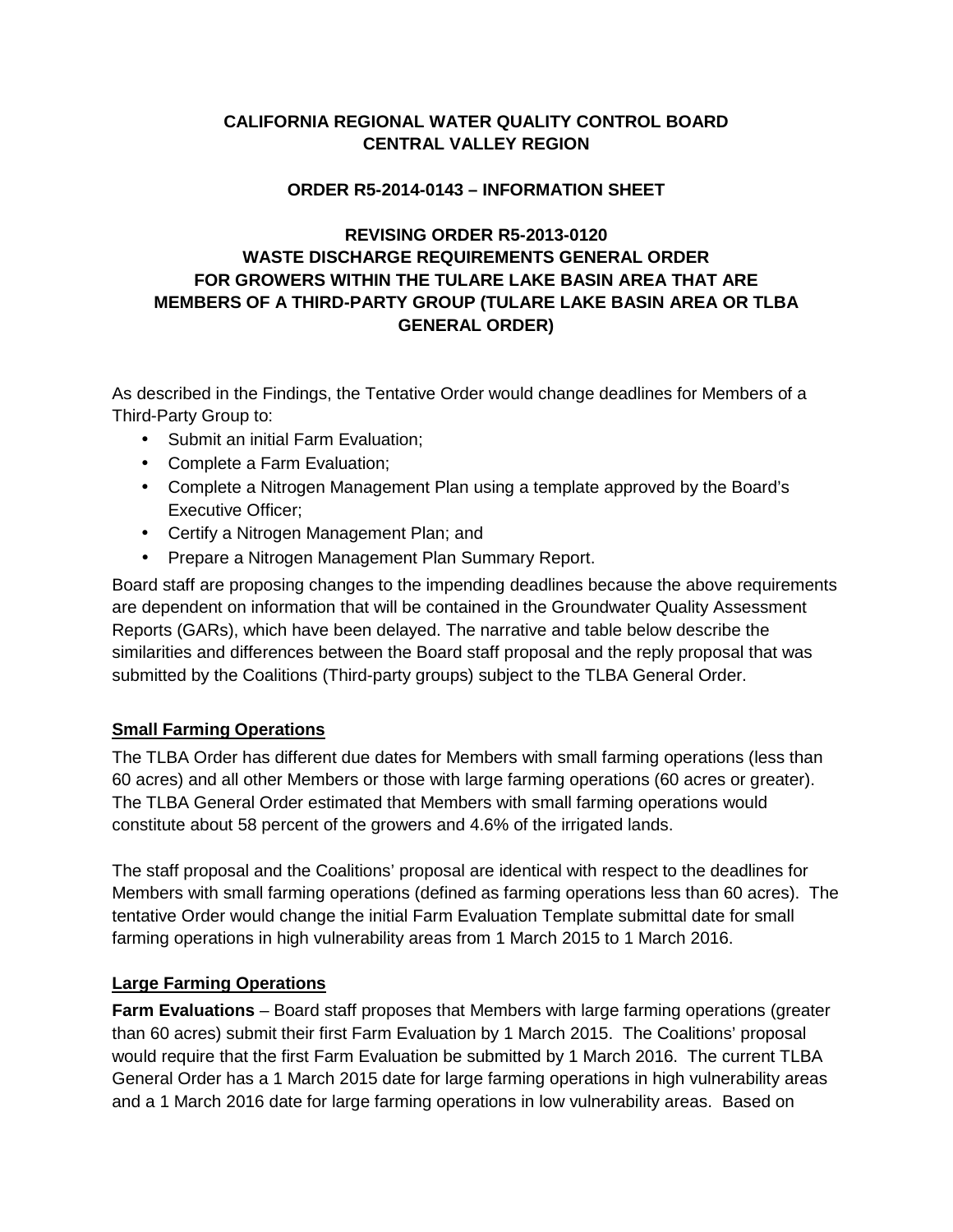ORDER NO. R5-2014-0143 2 REVISING WASTE DISCHARGE REQUIREMENTS ORDER NO. R5-2013-0120 FOR GROWERS WITHIN THE TULARE LAKE BASIN AREA THAT ARE MEMBERS OF A THIRD-PARTY GROUP

written comments received, staff has revised the Tentative Order to require that large farming operations in high vulnerability areas submit a completed Farm Evaluation Template to the thirdparty group by 1 March 2016.

**Nitrogen Management Plan** – both the Board staff proposal and the Coalitions' proposal require preparation of the Nitrogen Management Plan within 90 days after the Executive Officer provides the Nitrogen Management Plan Template. However, the Coalitions' proposal would only apply to large farming operations in high vulnerability areas. Board staff anticipate the Nitrogen Management Plan template being provided by the Executive Officer in December 2014/January 2015, which is before the high and low vulnerability areas will be known. Both proposals delay the preparation of a certified Nitrogen Management Plan until 1 March 2016 for large farms. The current TLBA General Order has a 1 March 2015 date for large farming operations in high vulnerability areas and a 1 March 2017 date for large farming operations in low vulnerability areas. The current TLBA General Order requires that the Nitrogen Management Plan prepared in high vulnerability areas be certified starting in 1 March 2015.

Based on written comments received, staff has revised the Tentative Order to require that all large farming operations within high vulnerability areas prepare a Nitrogen Management Plan within 90 days of the date the Executive Officer issues the Nitrogen Management Plan Template. The Tentative Order requires that the third party groups meet with Central Valley Water Board staff by 31 December 2014 to discuss and receive agreement from staff on their proposed process for determining high and low vulnerability areas to be submitted as part of their GAR. If an agreement on the vulnerability designation process is not reached by 1 February 2015, the Executive Officer will make the final determination regarding high and low vulnerability areas.

**Nitrogen Management Plan Summary Report** – the Board staff proposal does not change the submittal of the first Nitrogen Management Plan Summary Report for large farming operations in high vulnerability areas (1 March 2016 in the current TLBA General Order), since vulnerability designations will be identified in 2015. The Coalitions' proposal would delay the submittal of the first Nitrogen Management Plan Summary Report to 1 March 2017. Based on written comments received, staff has revised the Tentative Order to require the submittal of the first Nitrogen Management Plan Summary Report by 1 March 2017.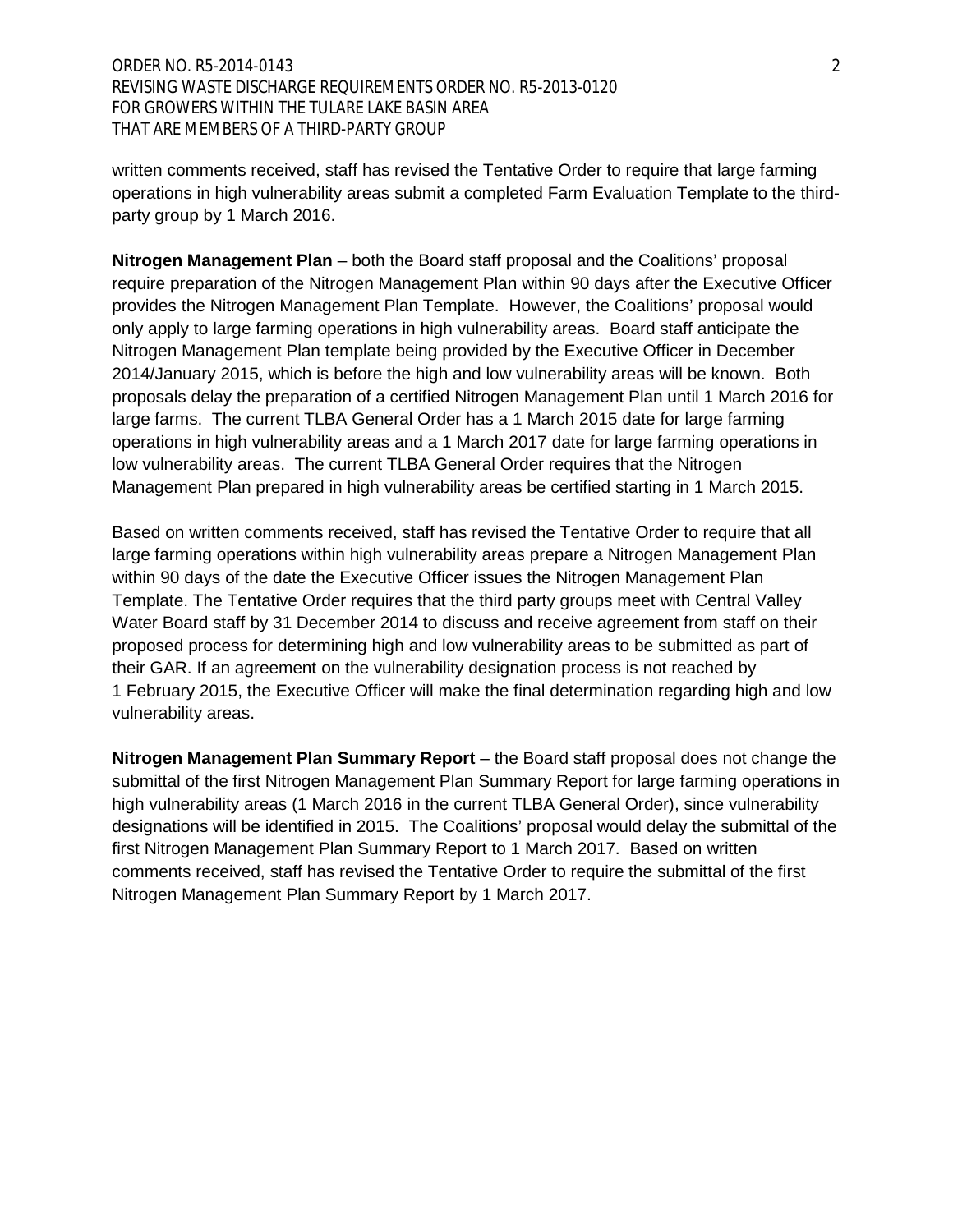**Timetable of Adopted and Proposed Member Reporting Deadlines** - Tulare Lake Basin Area Order

|                                                       | <b>FARM EVALUATION IMPLEMENTATION</b><br><b>DEADLINES</b> |            |                   | NITROGEN MANAGEMENT PLAN<br><b>DEADLINES</b> |                                               |                   |                              | <b>NITROGEN</b><br><b>MANAGEMENT PLAN</b><br><b>CERTIFICATION</b><br><b>DEADLINES</b> |                           | <b>NITROGEN</b><br><b>MANAGEMENT PLAN</b><br><b>SUMMARY REPORT</b><br><b>DEADLINES</b> |                           |            |
|-------------------------------------------------------|-----------------------------------------------------------|------------|-------------------|----------------------------------------------|-----------------------------------------------|-------------------|------------------------------|---------------------------------------------------------------------------------------|---------------------------|----------------------------------------------------------------------------------------|---------------------------|------------|
| Order                                                 | <b>High Vulnerability</b>                                 |            | Low Vulnerability |                                              | <b>High Vulnerability</b>                     |                   | Low Vulnerability            |                                                                                       | <b>High Vulnerability</b> |                                                                                        | <b>High Vulnerability</b> |            |
|                                                       | Large Farm                                                | Small Farm | Large Farm        | Small Farm                                   | Large Farm                                    | <b>Small Farm</b> | Large Farm                   | <b>Small Farm</b>                                                                     | Large Farm                | Small Farm                                                                             | Large Farm                | Small Farm |
| <b>Tulare Lake Basin Area</b><br>(Adopted)            | 1-Mar-2015                                                | 1-Mar-2015 | 1-Mar-2016        | 1-Mar-2018                                   | 1-Mar-2015                                    | 1-Mar-2017        | 1-Mar-2017                   | 1-Mar-2017                                                                            | 1-Mar-2015                | 1-Mar-2017                                                                             | 1-Mar-2016                | 1-Mar-2018 |
| <b>Tulare Lake Basin Area</b><br>(Staff Proposal)     | 1-Mar-2015                                                | 1-Mar-2016 | 1-Mar-2015        | 1-Mar-2018                                   | 90 Days after<br>NMPT*<br>I March after       | 1-Mar-2017        | 90 Days after<br><b>NMPT</b> | 1-Mar-2017                                                                            | 1-Mar-2016                | 1-Mar-2017                                                                             | 1-Mar-2017                | 1-Mar-2018 |
| <b>Tulare Lake Basin Area</b><br>(Coalition Proposal) | 1-Mar-2016                                                | 1-Mar-2016 | 1-Mar-2016        | 1-Mar-2018                                   | 90 Days after<br><b>NMPT</b><br>I March after | 1-Mar-2017        | 1-Mar-2017                   | 1-Mar-2017                                                                            | 1-Mar-2016                | 1-Mar-2017                                                                             | 1-Mar-2017                | 1-Mar-2018 |

\*Nitrogen Management Plan Template (NMPT)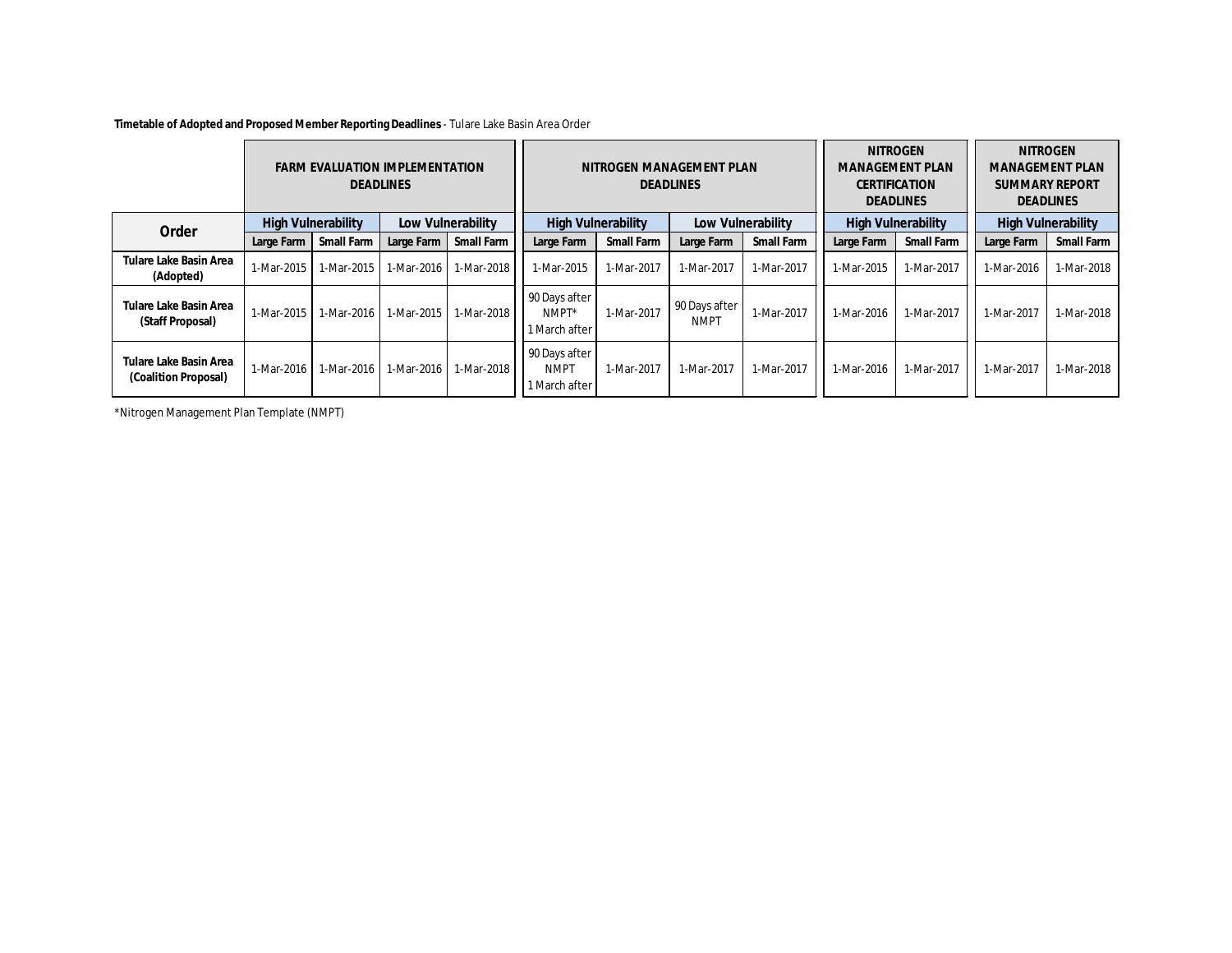# ATTACHMENT A

## ORDER R5-2014-0143

# REVISING ORDER R5-2013-0120 WASTE DISCHARGE REQUIREMENTS GENERAL ORDER FOR GROWERS WITHIN THE TULARE LAKE BASIN AREA THAT ARE MEMBERS OF A THIRD-PARTY GROUP

## **WASTE DISCHARGE REQUIREMENTS**

### **Page 40, Table 1, modify due dates**

|  |  |  | Table 1 Member due dates for required reports |  |
|--|--|--|-----------------------------------------------|--|
|--|--|--|-----------------------------------------------|--|

| <b>Report</b>           | <b>Vulnerability</b>                                         | <b>Farm Size</b> | <b>Due Date</b>                                                                   |  |
|-------------------------|--------------------------------------------------------------|------------------|-----------------------------------------------------------------------------------|--|
|                         | High                                                         | All              | 1 March 20152016                                                                  |  |
| <b>Farm Evaluations</b> | Low                                                          | Large            | 1 March 2016                                                                      |  |
|                         |                                                              | Small            | 1 March 2018                                                                      |  |
| Sediment and Erosion    | All farms identified in<br>the Sediment                      | Large            | 180 days from<br>approval of SDEAR                                                |  |
| <b>Control Plans</b>    | Discharge and<br><b>Erosion Assessment</b><br>Report (SDEAR) | Small            | 1 year from<br>approval of SDEAR                                                  |  |
| Nitrogen Management     | High                                                         | Large            | 1 March 201590<br>Days after the EO<br>provides template to<br><b>Third-party</b> |  |
| Plans                   |                                                              | Small            | 1 March 2017                                                                      |  |
|                         | Low                                                          | All              | 1 March 2017                                                                      |  |

### **Page 3, Finding 11, add an additional paragraph to the end of the finding.**

Owners and operators of managed wetlands have until 31 December 2015 to obtain membership in an applicable third-party group. The additional time is provided for managed wetlands, since the Central Valley Water Board is considering alternative regulatory options for regulating discharges from managed wetlands, and since managed wetlands in the Tulare Lake Basin were not enrolled under the previous Coalition Group Conditional Waiver.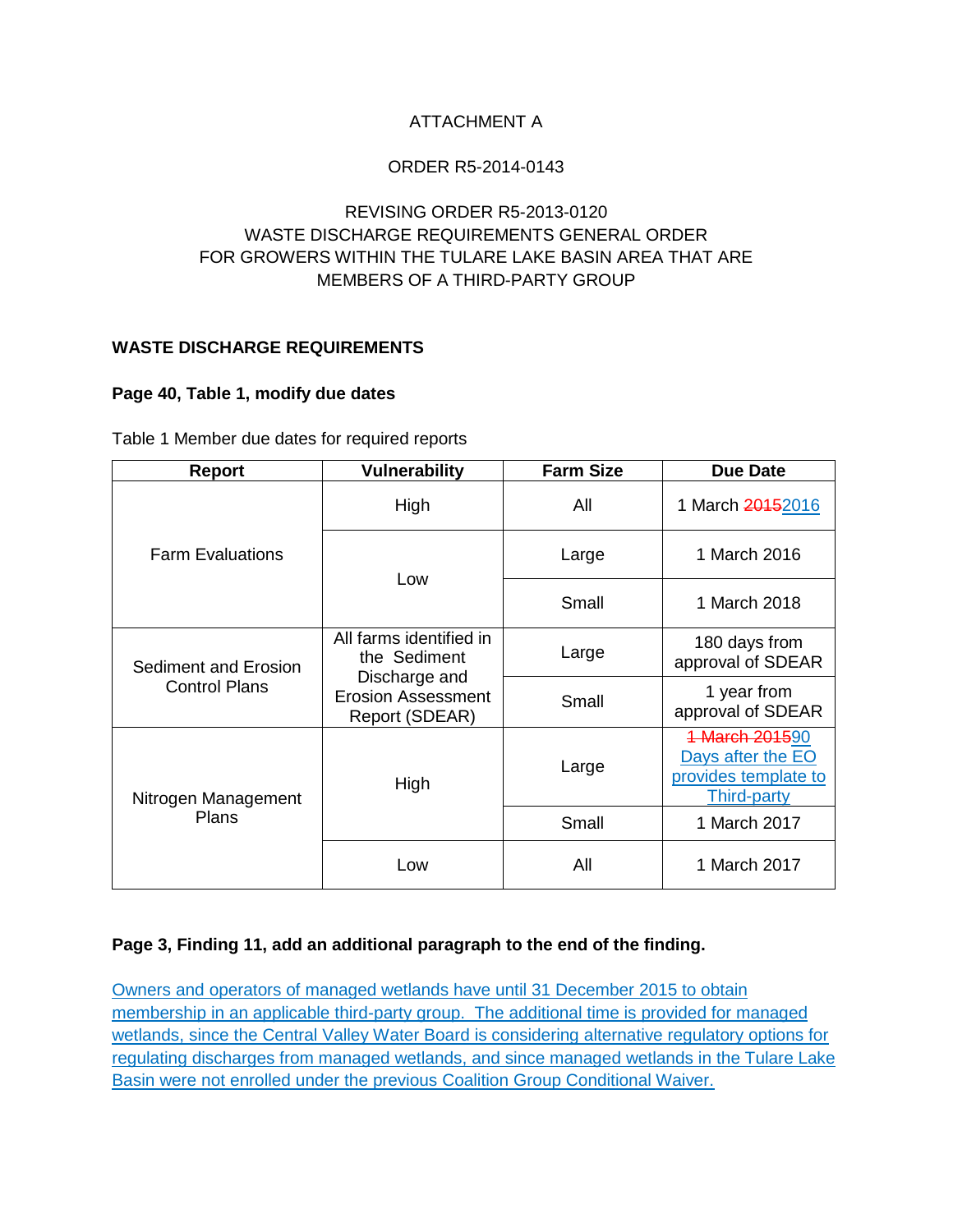Attachment A to ORDER R5-2014-0143 2 REVISING WASTE DISCHARGE REQUIREMENTS ORDER R5-2013-0120 FOR GROWERS WITHIN THE TULARE LAKE BASIN AREA THAT ARE MEMBERS OF A THIRD-PARTY GROUP

## **Page 23, section V.3 Effective Dates, add a footnote to the section**

3. Regulatory coverage for Dischargers not already enrolled under Order R5-2006-0053 as of the date of adoption of this Order can be obtained directly through obtaining membership in the third-party group within 180 days<sup>22</sup> of Executive Officer issuance of a Notice of Applicability (NOA) to the third-party. Regulatory coverage is effective when the third-party notifies the Central Valley Water Board that the Discharger's application for membership has been accepted.

 $22$  For owners or operators of managed wetlands, the deadline for obtaining membership directly with the third-party group is 31 December 2015.

## **Page 23, section V.4 Effective Dates, add a footnote to section**

4. After the initial 180-day period<sup>23</sup> following issuance of an NOA to the third-party group, regulatory coverage for Dischargers who are not members of the third-party under section V.2 or V.3 is effective upon notification by the Central Valley Water Board that this Order applies to the Discharger through the issuance of an NOA. The Central Valley Water Board shall only issue an NOA after it has received a Notice of Intent (NOI) as required by section VII.A, and after the Central Valley Water Board has received notification from the third-party that the Discharger is a Member. The Discharger must pay any applicable State Water Board administrative fees associated with the filing of NOIs.

 $\frac{23}{2}$  For owners or operators of managed wetlands, this provision applies after 31 December 2015.

# **Page 25, section VII. A.2 Notice of Confirmation / Notice of Intent / Membership Application, add footnote to section**

2. Within 180 days<sup>24</sup> of Executive Officer issuance of an NOA to the third-party, all other growers within this Order's boundaries must become Members of the third-party to avoid additional fees and administrative requirements (see section VII.A.3 below). To obtain membership, a grower must submit a completed third-party Membership application to the third-party group. As part of the membership application, growers must provide certification that they have provided written notice to any responsible non-Member parties of the Member's enrollment under this Order and of the requirements of this Order. Upon submittal of a complete application, the third-party group may confirm membership, after which the Member will be considered covered under this Order.

 $24$  For owners or operators of managed wetlands, this provision applies on or before 31 December 2015.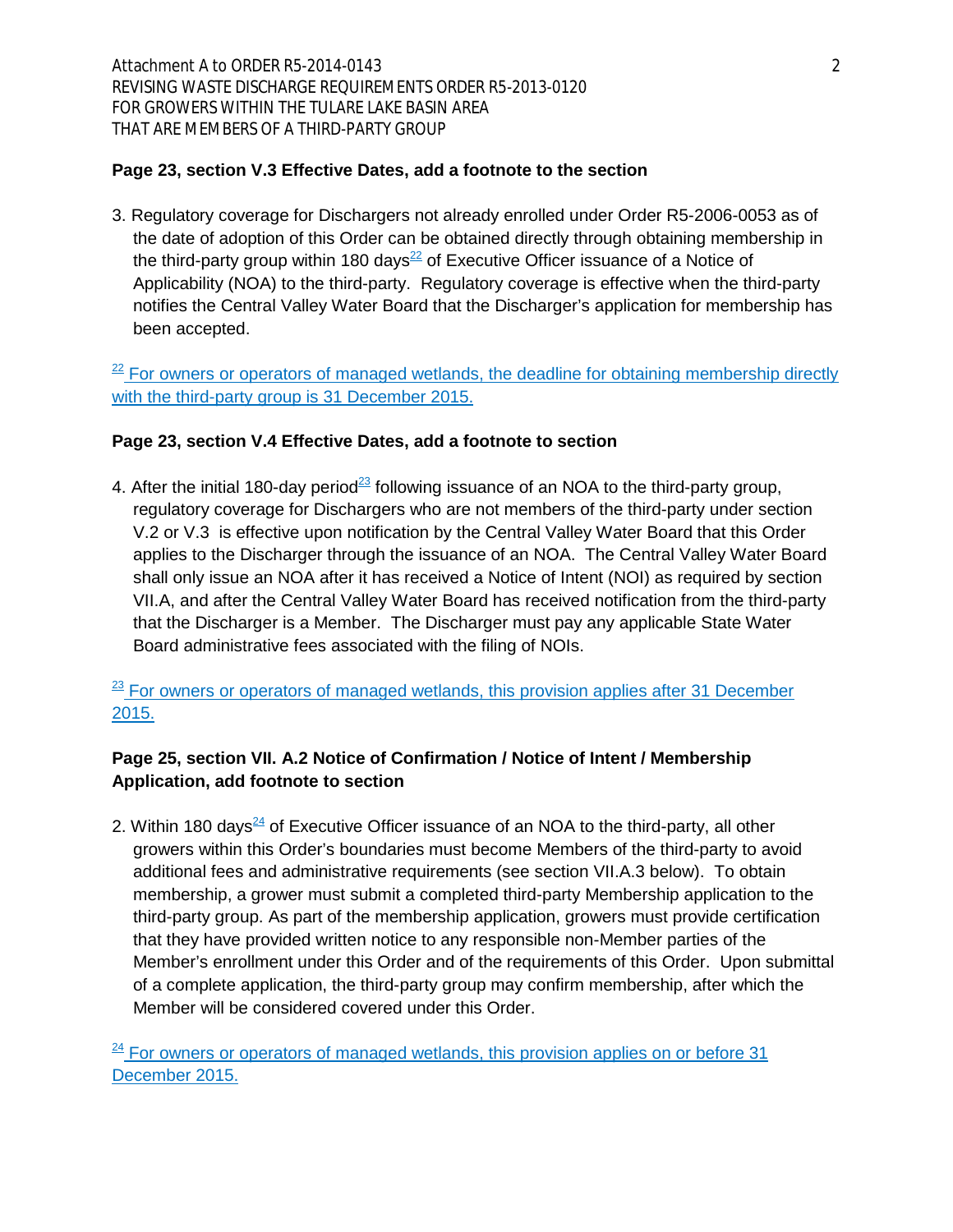Attachment A to ORDER R5-2014-0143 3 REVISING WASTE DISCHARGE REQUIREMENTS ORDER R5-2013-0120 FOR GROWERS WITHIN THE TULARE LAKE BASIN AREA THAT ARE MEMBERS OF A THIRD-PARTY GROUP

## **Page 25, section VII. A.3 Notice of Confirmation / Notice of Intent / Membership Application, add footnote to section**

3. Beginning 181 days<sup>25</sup> after Executive Officer issuance of an NOA to the third-party, any growers within this Order's boundaries that are not Members of a third-party or another thirdparty group governed by other WDRs or waiver of WDRs must submit (1) a completed Notice of Intent (NOI) to the Central Valley Water Board to comply with the conditions of this Order, (2) any required State Water Board administrative processing fee for the NOI, and (3) a Membership application to the third-party group. Upon submittal of a complete NOI, and after receiving confirmation from the third-party group that the grower is now a Member, the Central Valley Water Board Executive Officer may then issue a Notice of Applicability (NOA), after which the Member will be considered covered under this Order. In lieu of issuing an NOA, the Executive Officer may deny the NOI and require the submittal of a report of waste discharge or issue an NOA for regulatory coverage under any applicable general waste discharge requirements for individual dischargers not represented by a third-party.

 $\frac{25}{25}$  For owners or operators of managed wetlands, this provision applies beginning 1 January 2016.

**Page 26, section VII. B.2 All Members in High Vulnerability Areas (Surface/ Groundwater), modify submittal date**

#### *2. All Members in High Vulnerability Areas (Surface/Groundwater)*

By 1 March 20152016, all Members within a high vulnerability area must prepare their Farm Evaluation and submit it to the third-party. An updated Farm Evaluation must be prepared and submitted to the third-party by 1 March annually thereafter. As part of the Farm Evaluation, the Member shall provide information on any outreach events attended in accordance with section IV.B.4 of this Order. After four consecutive years of reporting, the Executive Officer may approve reduction in the frequency of updates and submission of Farm Evaluations, if the thirdparty demonstrates that year to year changes in Farm Evaluation updates are minimal and the Executive Officer concurs that the practices identified in the Farm Evaluations are consistent with practices that, when properly implemented, will achieve receiving water limitations or best practicable treatment or control, where applicable.

#### **Page 26, section VII.C Sediment and Erosion Control Plan, add footnote to section**

# **C.** Sediment and Erosion Control Plan<sup>27</sup>

The requirements and deadlines of this section apply as specified to Members that are required to develop a Sediment and Erosion Control Plan per section IV.B.7 of this Order. The Member must use the Sediment and Erosion Control Plan Template provided by the Executive Officer (see section VIII.C below), or equivalent. The Sediment and Erosion Control Plan must be prepared in one of the following ways: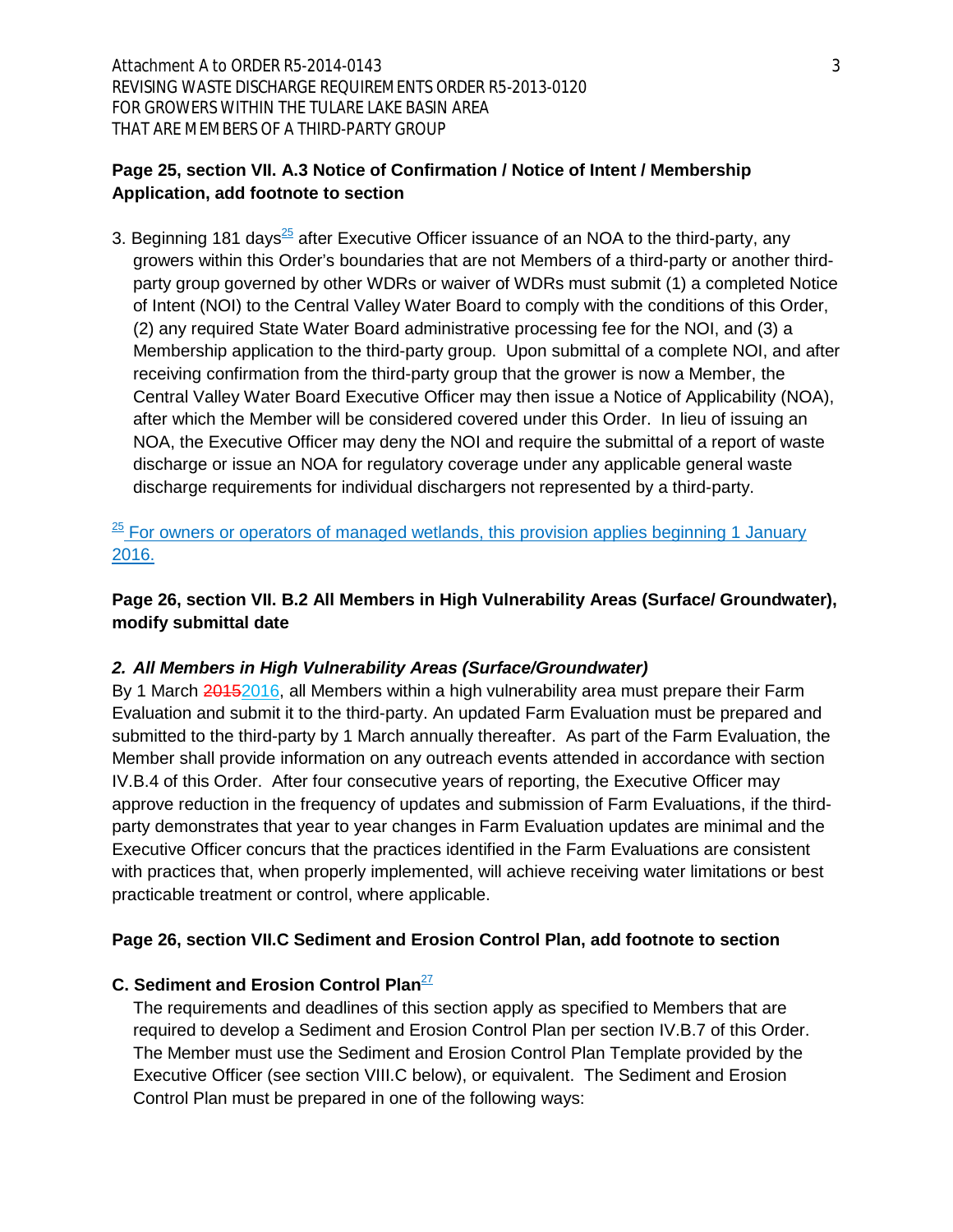## $27$  If applicable, the deadline for managed wetlands is 1 March 2016.

# **Page 28, section VII.D Nitrogen Management Plan, add a footnote and a paragraph to the end of the provision**

#### **D. Nitrogen Management Plan**<sup>29</sup>

Members must prepare and implement a Nitrogen Management Plan and submit the Nitrogen Management Plan Summary Report for the previous crop year as described below. The Member must use the Nitrogen Management Plan Template provided by the Executive Officer (see section VIII.C below). The Nitrogen Management Plan and Nitrogen Management Plan Summary Report shall be maintained at the Member's farming operations headquarters or primary place of business. The Member must provide the Nitrogen Management Plan and Summary Report to board staff, if requested or, should board staff or an authorized representative conduct an inspection of the Member's irrigated agricultural operation. In addition, Members shall comply with the following requirements where applicable:

#### **1. All Members within a High Vulnerability Groundwater Area**

For Members located within a high vulnerability groundwater area, for which nitrate is identified as a constituent of concern, the Member must prepare and implement a certified Nitrogen Management Plan. The plan must be certified in one of the following ways:

- $\mathcal{L}^{\text{max}}$ Self-certified by the Member who attends a California Department of Food and Agriculture or other Executive Officer approved training program for nitrogen plan certification. The Member must retain written documentation of their attendance in the training program; or
- Self-certified by the Member that the plan adheres to a site-specific recommendation from the Natural Resources Conservation Service (NRCS) or the University of California Cooperative Extension. The Member must retain written documentation of the recommendation provided; or
- Certified by a nitrogen management plan specialist as defined in Attachment E of this Order. Such specialists include Professional Soil Scientists, Professional Agronomists, Crop Advisors<sup>30</sup> certified by the American Society of Agronomy, or Technical Service Providers certified in nutrient management in California by the NRCS; or
- Certified in an alternative manner approved by the Executive Officer. Such approval  $\mathcal{L}^{\text{max}}$ will be provided based on the Executive Officer's determination that the alternative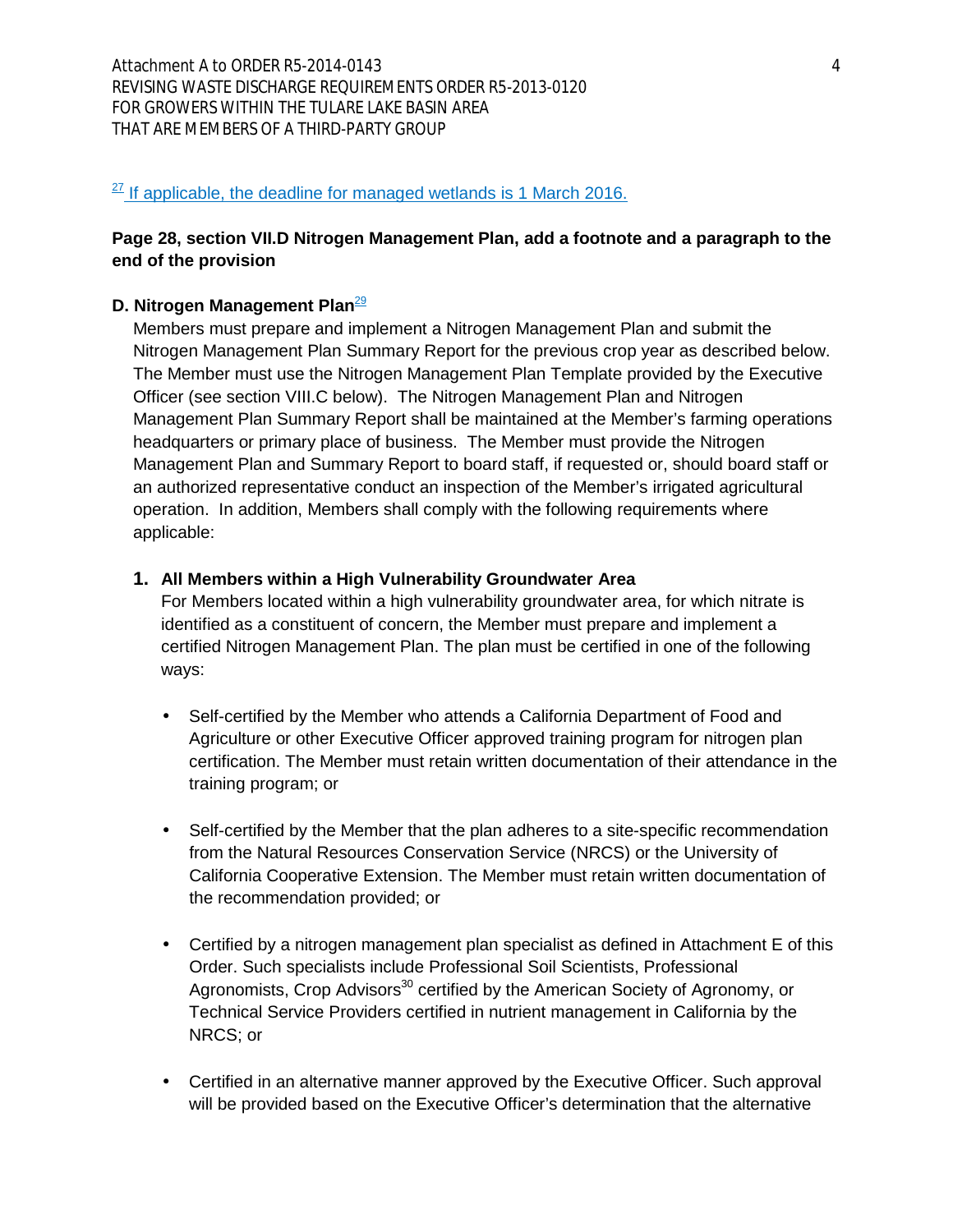method for preparing the Nitrogen Management Plan meets the objectives and requirements of this Order.

### **a. Deadlines for Members with Small Farming Operations**

By 1 March 2017, Members with Small Farming Operations shall prepare, and update by 1 March annually thereafter, a Nitrogen Management Plan. By 1 March 2018, and by 1 March annually, thereafter, Members with Small Farming Operations shall submit to the third-party the Nitrogen Management Plan Summary Report for the previous year.

## **b.** Deadlines for all other Members<sup>31</sup>

By 1 March 2015 Within 90 days of the Executive Officer providing the Third-party with the Nitrogen Management Plan Template (see section VIII.C below), all other Members shall prepare, and update by 1 March annually thereafter, a Nitrogen Management Plan. By 1 March 20162017, and by 1 March annually, thereafter, all other Members shall submit to the third-party the Nitrogen Management Plan Summary Report for the previous year.

Determination of high and low vulnerability areas is a key step in ensuring that nitrogen management practices are implemented as soon as practicable within areas of high vulnerability. Vulnerability will be determined as part of the GAR development process. This Order requires development of nitrogen management plans for high vulnerability areas within 90 days of the date the Executive Officer issues the Nitrogen Management Plan Template. This may be as early as 1 March 2015 for some Coalitions, which allows little time after GAR submittal to review vulnerability areas. Because of this, the thirdparty is required to meet with Central Valley Water Board staff by 31 December 2014 to discuss their proposed process for determining high and low vulnerability areas to be submitted as part of their GAR. If an agreement on the vulnerability designation process is not reached by 1 February 2015, the Executive Officer will make the final determination regarding high and low vulnerability areas.

Members are not required to certify their Nitrogen Management Plan until 1 March 2016.

# **c. Deadlines for Members re-designated from Low Vulnerability to High Vulnerability Groundwater Areas.**

Members with parcel(s) re-designated from low vulnerability to high vulnerability groundwater areas must prepare a Nitrogen Management Plan in compliance with this section (VII.D.1).<sup>32</sup> The schedule for certifying the Nitrogen Management Plan and submitting the initial Nitrogen Management Plan Summary Report will be established by the Executive Officer.

After 1 March 2018, the Executive Officer may approve reduction in the frequency of submission of Nitrogen Management Plan Summary Reports, if the third-party demonstrates that year to year changes in Nitrogen Management Summary Reports are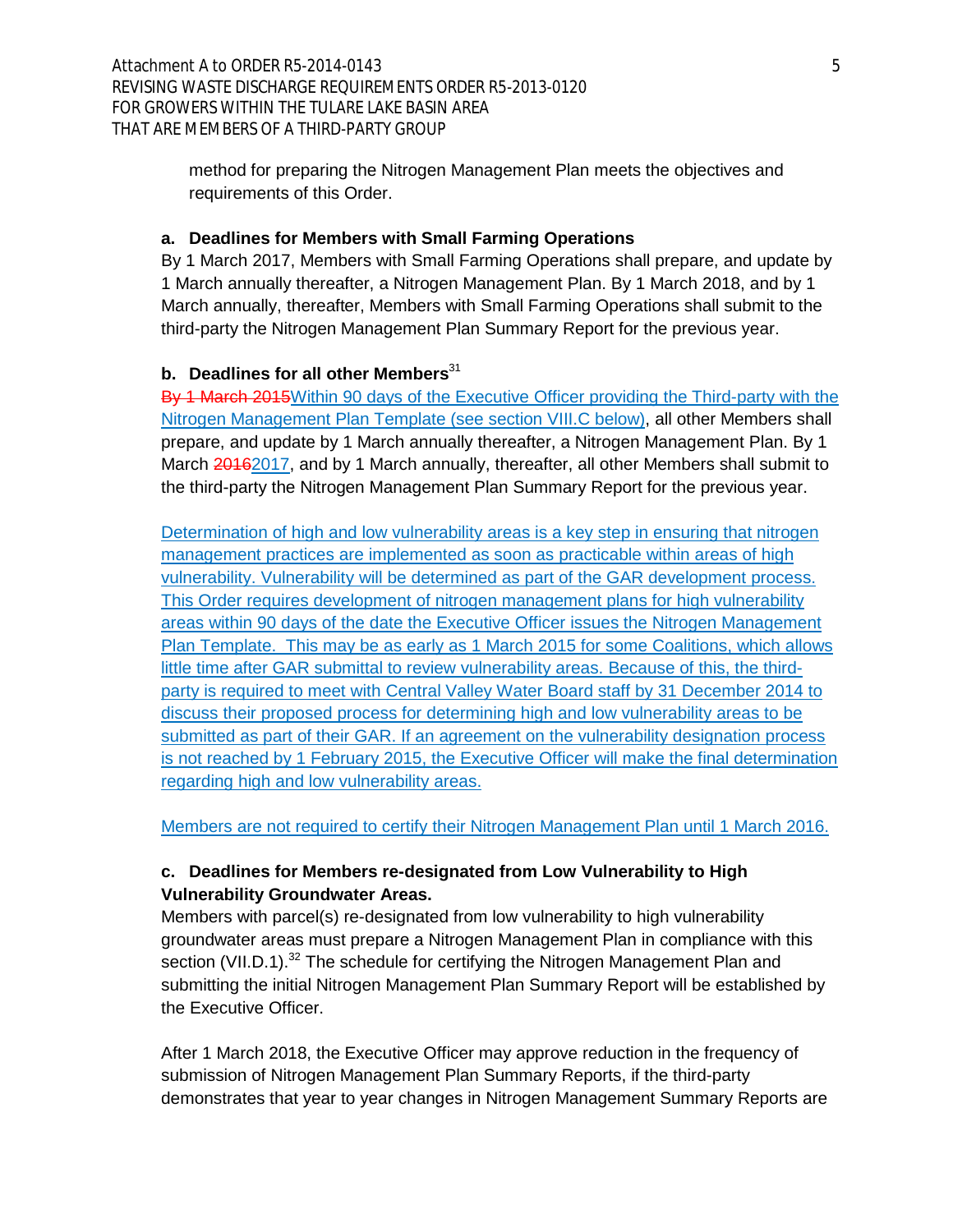Attachment A to ORDER R5-2014-0143 6 REVISING WASTE DISCHARGE REQUIREMENTS ORDER R5-2013-0120 FOR GROWERS WITHIN THE TULARE LAKE BASIN AREA THAT ARE MEMBERS OF A THIRD-PARTY GROUP

minimal and the Executive Officer concurs that the implemented practices are achieving the performance standard (see section IV.B.8).

# **2. Members within a Low Vulnerability Groundwater Area**

By 1 March 2017, all Members within low vulnerability areas shall prepare, and update by 1 March annually thereafter, a Nitrogen Management Plan. The Member must use the Nitrogen Management Plan Template approved by the Executive Officer (see section VIII.C below), or equivalent. Certification of the Nitrogen Management Plan and submittal of a Nitrogen Management Plan Summary Report are not required.

# $\frac{29}{2}$  The requirement for a Nitrogen Management Plan does not apply to parcels that are operated exclusively as a managed wetland.

 $30$  Should the California Department of Food and Agriculture and the California Certified Crop Adviser's establish a specific nitrogen management certification, any Certified Crop Adviser who certifies a nitrogen management plan must have a nitrogen management certification.

 $31$  Members with parcels that do not meet the Small Farming Operation definition (see Attachment E).

 $32$  The designation of the vulnerability area may change based on updates to the Groundwater Quality Assessment Report (see the MRP – Attachment B).

# **Page 31, section VIII.C Templates, add footnote to section**

### **C. Templates**

The Executive Officer will provide templates to the third-party to distribute to its Members. The templates must be used to comply with the requirements of this Order, where applicable. Prior to providing the third-party with the templates, the Executive Officer will provide the third-party and other interested parties with thirty (30) days to comment on proposed templates. The following templates will be provided: Farm Evaluation $\frac{37}{2}$ ; Nitrogen Management Plan; Nitrogen Management Plan Summary Report; Sediment and Erosion Control Plan.

 $\frac{35}{2}$  The Executive Officer will provide a Managed Wetland Evaluation Template applicable to managed wetlands parcels, if the board does not establish an alternative regulatory option to regulate discharge from managed wetlands.

### **MONITORING AND REPORTING PROGRAM**

# **Page 16, section IV.A.4 Groundwater Quality Assessment Report, add additional paragraph to the end of the section**

1. *Groundwater vulnerability designations*. The GAR shall designate high/low vulnerability areas for groundwater in consideration of high and low vulnerability definitions provided in